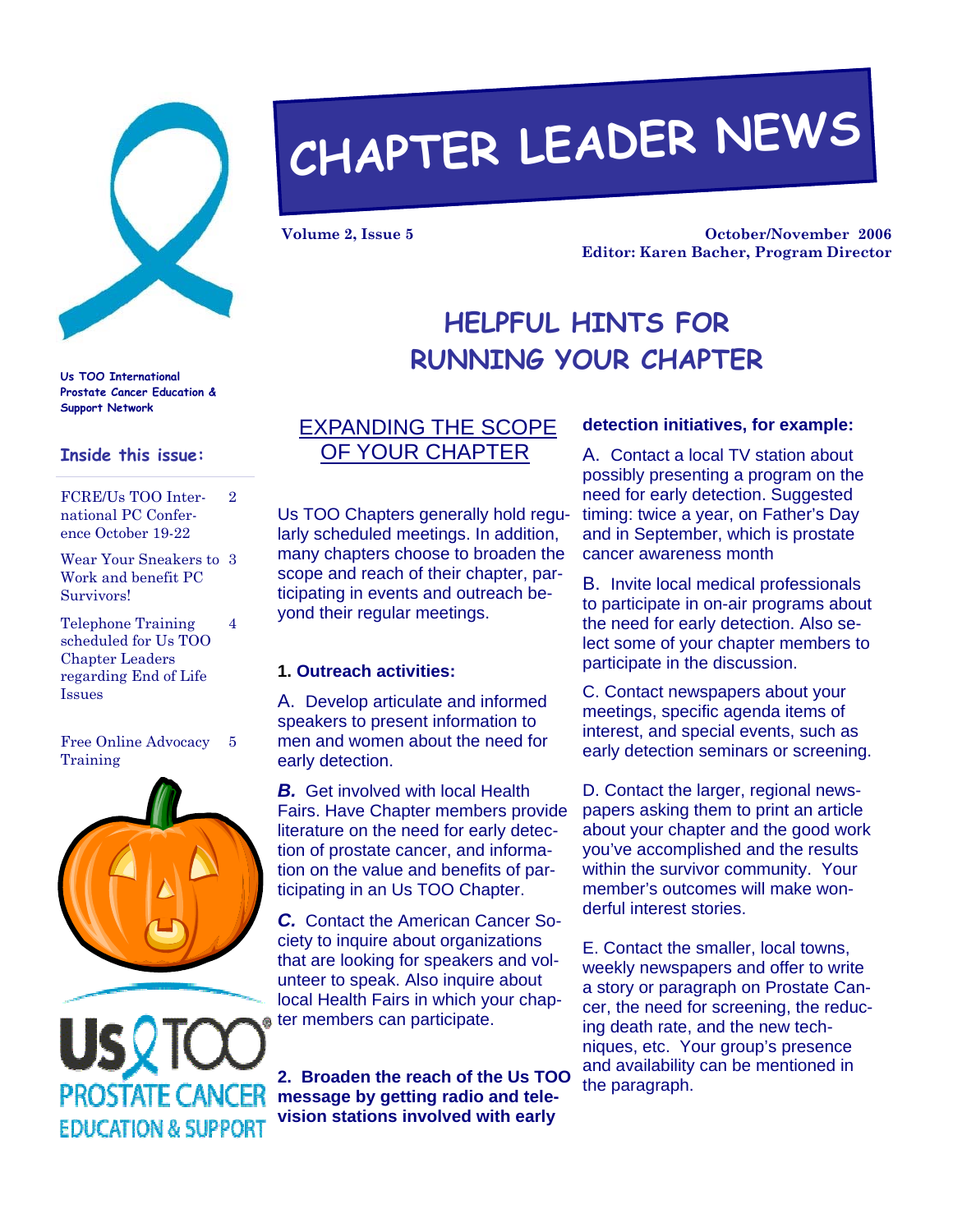## **International Conference On Prostate Cancer 2006 Moderator: Charles E. Myers, MD Friday October 19 to Sunday October 22, 2006 Reston, Virginia**

#### **SPEAKERS**

Israel Barken, MD *Prostate Cancer Research & Education Foundation*

David Bostwick, MD, MBA *Bostwick Laboratories*

Harry B. Burke, MD, PhD *Bostwick Laboratories*

E. David Crawford, MD *University of Colorado and The Prostate Cancer Education Council* 

Michael Dattoli, MD *Dattoli Cancer Center & Brachytherapy Research Institute*

J. Steven Jones, MD *The Cleveland Clinic*

William Lloyd Glover, Jr., M.D., *FACS Fairfax Urology Center, Ltd.*  John Lynch, MD *Georgetown University Hospital*

Charles E. Myers, MD *American Institute For Diseases Of The Prostate* 

Gary Onik, MD *Celebration Health/Florida Hospital*

A. Oliver Sartor, MD *Dana-Farber Cancer Institute* 

Mark Scholz, MD *Prostate Oncology Specialists, Inc.*

Bruce Sodee, MD *University Hospitals of Cleveland*

Ashutosh Tewari, MD *New York Presbyterian Hospital*

Anyone can attend the FCRE/USTOO International Prostate Conference at Reston, Virginia. It is geared for patients who want to learn how to get their best treatment. The discounted registration fee of \$100.00 is extended until Oct. 1st. There is still an additional \$5 rebate for signing up on line. There is a Syllabus of the conference speeches for \$10 that must be purchased in advance and a gala dinner Saturday night for \$50 if you want to attend. Dr. Leonard Kuhn, "the Laugh Doctor " will be the speaker. The Syllabus is worth its weight in gold because it provides the same Powerpoint information that the speakers will be using in their slides. Be sure you buy at least one.

If you want to stay overnight, you can make reservations at the Hyatt Regency - Reston by calling 1 -800-233-1234 or 703-709-1234. The Hyatt Regency - Reston, is located at the Reston Town Center, not far from Dulles International airport which services the Washington metropolitan area.) If you mention the "International Prostate Cancer Conference", the cost is \$119/night +9% Tax.

#### **You can register on line at http://www.cancer-foundation.org/howtoregister.html or by calling 718-522-7512. This website also provides detailed information on the conference agenda and all workshop topics.**

*Special note to chapter leaders: we are looking for volunteers to run patient support groups at the actual conference. If you would be willing to lead a group, please contact: Karen@ustoo.org.*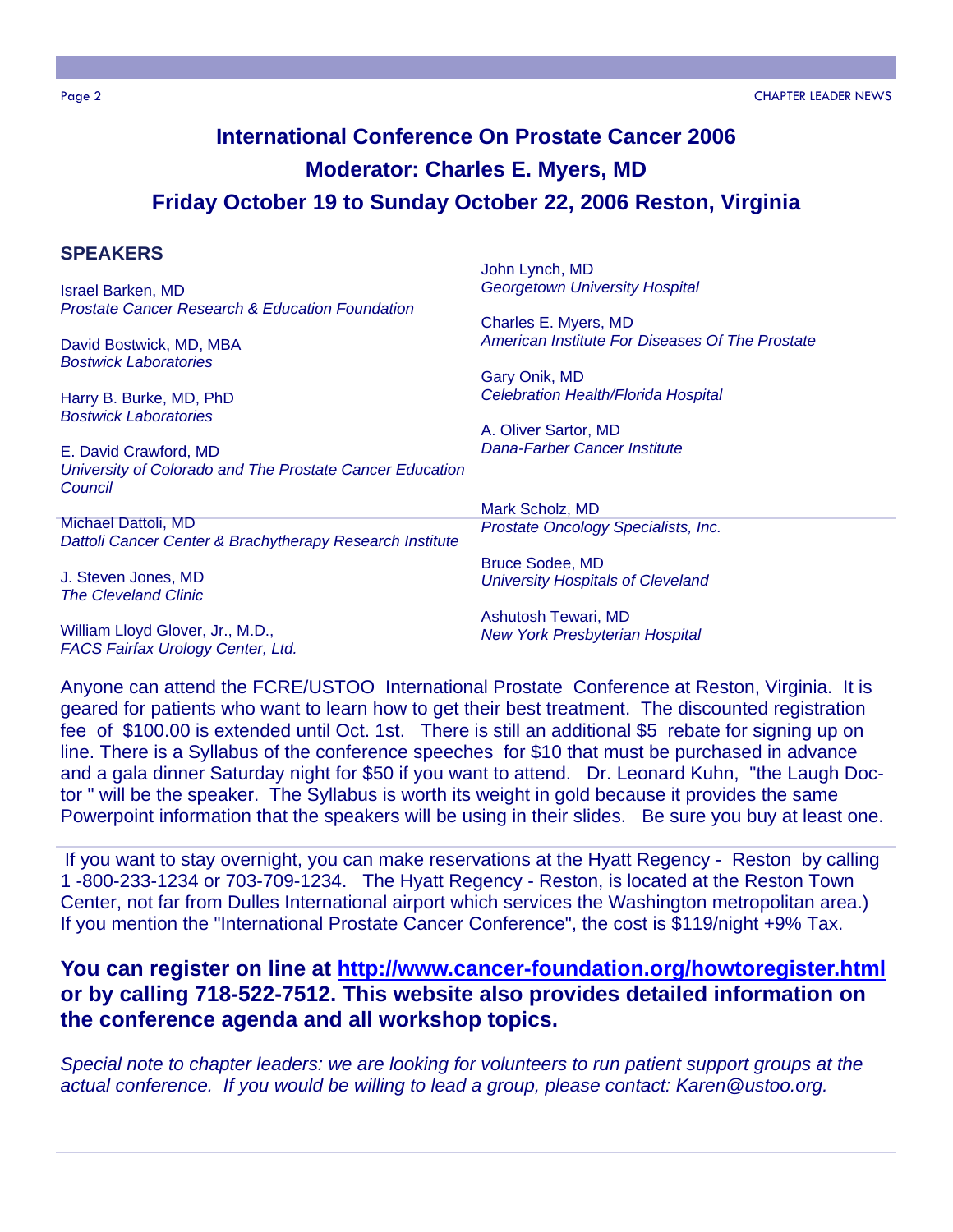## **Us TOO's Sneakers@Work Day will bring high visibility to Prostate Cancer – It's about time!**

On June 15, 2007 **Sneakers@Work Day** aims to make millions of Americans aware that Prostate Cancer kills nearly as many men as breast cancer kills women. You know that the statistics are scary and now many more will know too. **AWARENESS** is key. **EARLY DETECTION** is best. **ACTION** is critical.

**Sneakers@Work Day** is a sweeping cross-country workplace-based fundraising event just prior to Father's Day, which will bring major attention to this devastating silent killer among men. Any company who participates will be wearing a badge of good will and support for men, across the country and the world. This is a groundbreaking launch of a new campaign, certain to become as large as the Breast Cancer Awareness one, Lee Denim Day.

#### **Sneakers@Work Day** is easy:

- Companies pledge support
- Employees are encouraged to wear sneakers to work
- Each employee donates \$5.00

Every participant receives a pair of blue sneaker laces (blue represents prostate cancer as pink represents breast cancer)

**Action is Key! Commitment is critical. Sneakers@Work Day** can only succeed with your help and involvement. Enroll your company, your wife's, son's, daughter's company, friend's company. Get local service clubs—Lions, Rotary, Elks, Kiwanis, Chamber of Commerce and others- to help. **SPREAD THE WORD. Without companies making an active commitment to participate, awareness cannot grow, and we cannot accomplish for men what has been accomplished for women and Breast Cancer.** 

For more information, visit www.ustoo.org and click on the Sneakers@Work logo, or contact Dan Reed at 630-795-1002 or dan@ustoo.org.

#### **Us TOO International Participates in Combined Federal Campaign**

For the first time ever, Us TOO International is now eligible to receive Combined Federal Campaign funds as a new member of the Health Service Charities of America (HSCA). HSCA represents human service charities in workplace fundraising drives, and has participated in the Combined Federal Campaign, individual state and municipal campaigns, and private sector corporate campaigns.

All federal employees, including military personnel, will be participating in the 6-week Combined Federal fundraising Campaign September 15 - December 15, 2006, and are able to complete pledge cards to make donations to their charities of choice.

**Please share the Us TOO CFC number within your chapter and network of friends: CFC# 2865.** Thank you!



THE DAY FOR NATIONAL PROSTATE CANCER AWARENESS & ACTION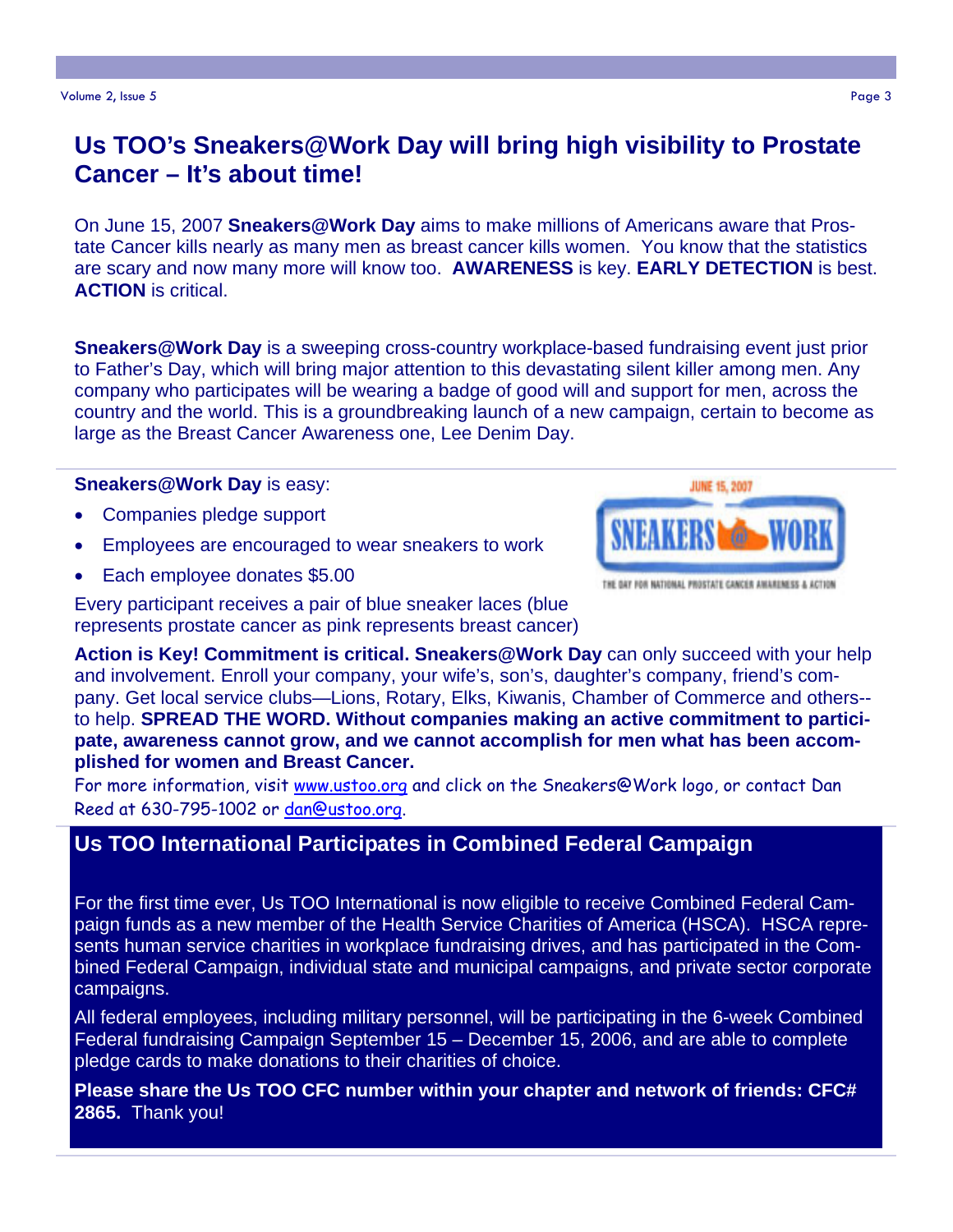## **Supporting Those Facing End-of-Life Issues:**

*A FREE telephone training program especially for chapter leaders* 



### *"They said there's*

#### *nothing more they can do…"*

What do you do or say when someone comes to you with these words? How do you respond? What is your role?

Us TOO International proudly presents a FREE 60 minute nation-wide teleconference call on supporting patients and their families when facing end-oflife issues. No pre-registration necessary. Participation limited to the first 50 callers.

**Date:** TUESDAY, OCTOBER 17TH, 2006 **Time:** 6pm pacific, 7pm mountain, 8pm central, 9pm eastern **Dial in #:** 1-800– 500-0311

#### *What you will learn:*

Understanding why it is difficult to discuss end-of-life issues

How to respond to and best support, the patient and family

What is your role?

What is hospice?

What resources can you provide and direct them to?

The Twelve principles of a "Good-Death"

Ideas that may bring a measure of comfort

#### **SPEAKERS:**

**Gary Skramstad,** Lutheran Clergyman, currently the Spiritual Care Director at a large senior facility, Country Manor Campus, in Sartell, MN. Diagnosed at age 54 with advanced prostate cancer, Gary was one of the founders of the greater St Cloud US TOO chapter, where he continues as Chapter Leader.

**Elizabeth Cabalka**, Consulting Program Development Manager for Us TOO, member of Us TOO's Advisory Panel on Companion & Family care, speaker on issues of grief and end-of-life care, and the author of the books, *Wednesdays at the Fluff 'n' Fold ~ A Caregiver's Oasis* & *The Circles of Love Collection*.

**Elizabeth Brown,** Chaplain trained and practiced at St. Mary's Hospital in Duluth, MN. Mother of 6, Grandmother of 19, Former of college and high school teacher. Elizabeth attends US TOO meetings in support of her husband, James Brown, who is a prostate cancer survivor and an Us TOO Regional Director.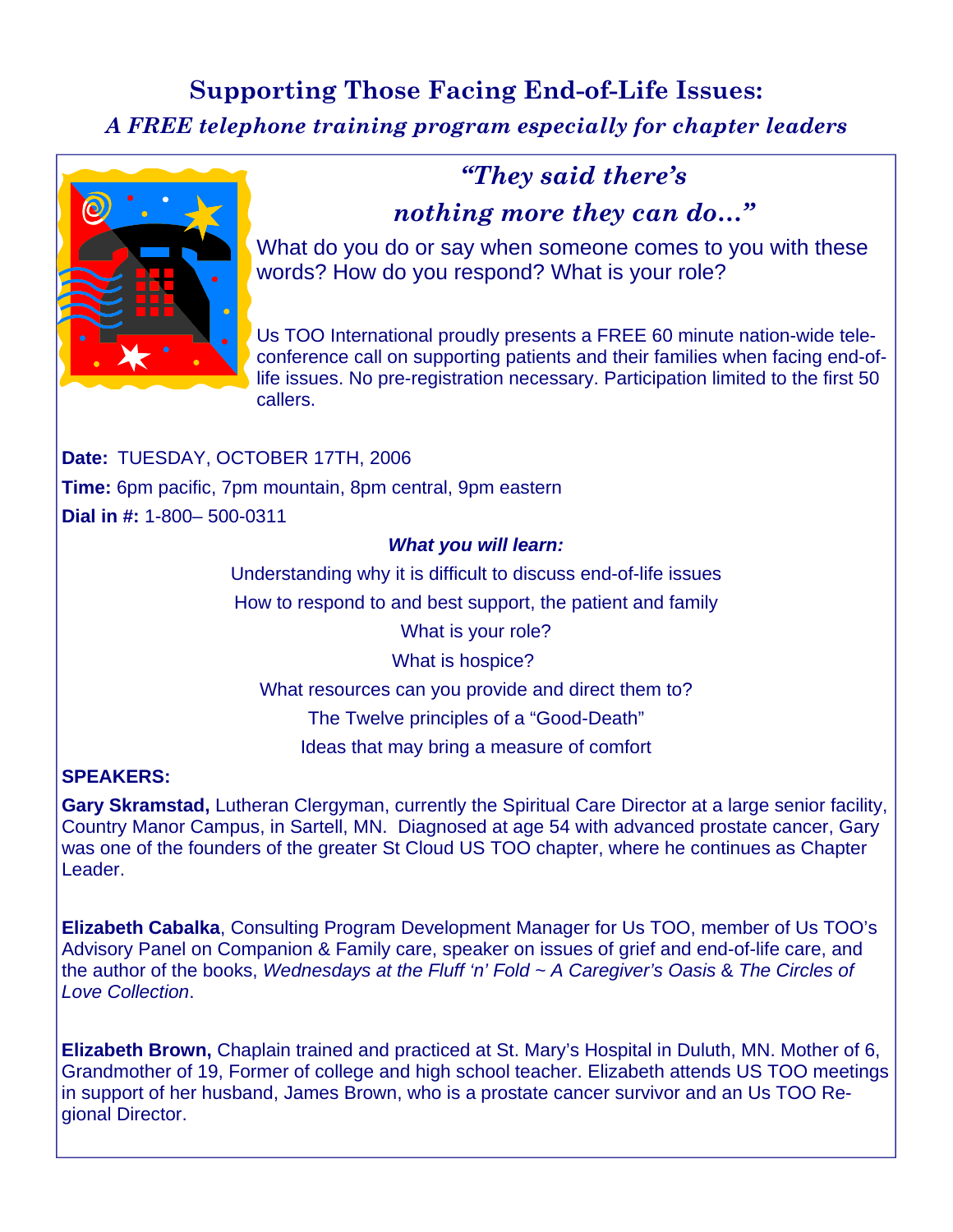## **FREE Online Cancer Advocacy Training Program Available Now**

**Washington, D.C.—**The National Coalition for Cancer Survivorship (NCCS) has launched online advocacy training sessions through their grassroots network, Cancer Advocacy Now! (www.canceradvocacynow.org) to teach those affected by cancer how to effectively speak up for better healthcare. These training sessions emphasize the importance of advocating for access to quality cancer care and provide guidance on how to communicate with federal legislators and other policymakers on issues that are important to cancer survivors.

"Federal policies greatly impact the way our nation researches, regulates, finances, and delivers cancer care. Through these online training sessions we will educate, empower, and teach those affected by cancer how to advocate for themselves and others. We believe in the power of many informed voices coming together to let our lawmakers know what matters to us," said 34-year cancer survivor and NCCS President and CEO, Ellen Stovall.

The online training sessions allow viewers to follow along at their own pace and are very user-friendly. The first training session defines advocacy and explains its importance in regards to improving this nation's healthcare system. The second session highlights some of the barriers and obstacles that cancer survivors face and the proposed legislative changes that would promote a comprehensive cancer care system for all Americans. The narrators are all cancer survivors and they clearly outline different ways that people can 'make noise' and promote positive change in their local and national communities by building relationships with key policymakers.

By taking action, patients, survivors, caregivers, family, and friends can help to ensure that all Americans are receiving the cancer care they deserve. To join NCCS in the fight for quality cancer care, sign up for Cancer Advocacy Now! at www.canceradvocacynow.org.

## **All grassroots advocates can access the training modules for FREE at www.canceradvocacynow.org/trainmodule/**